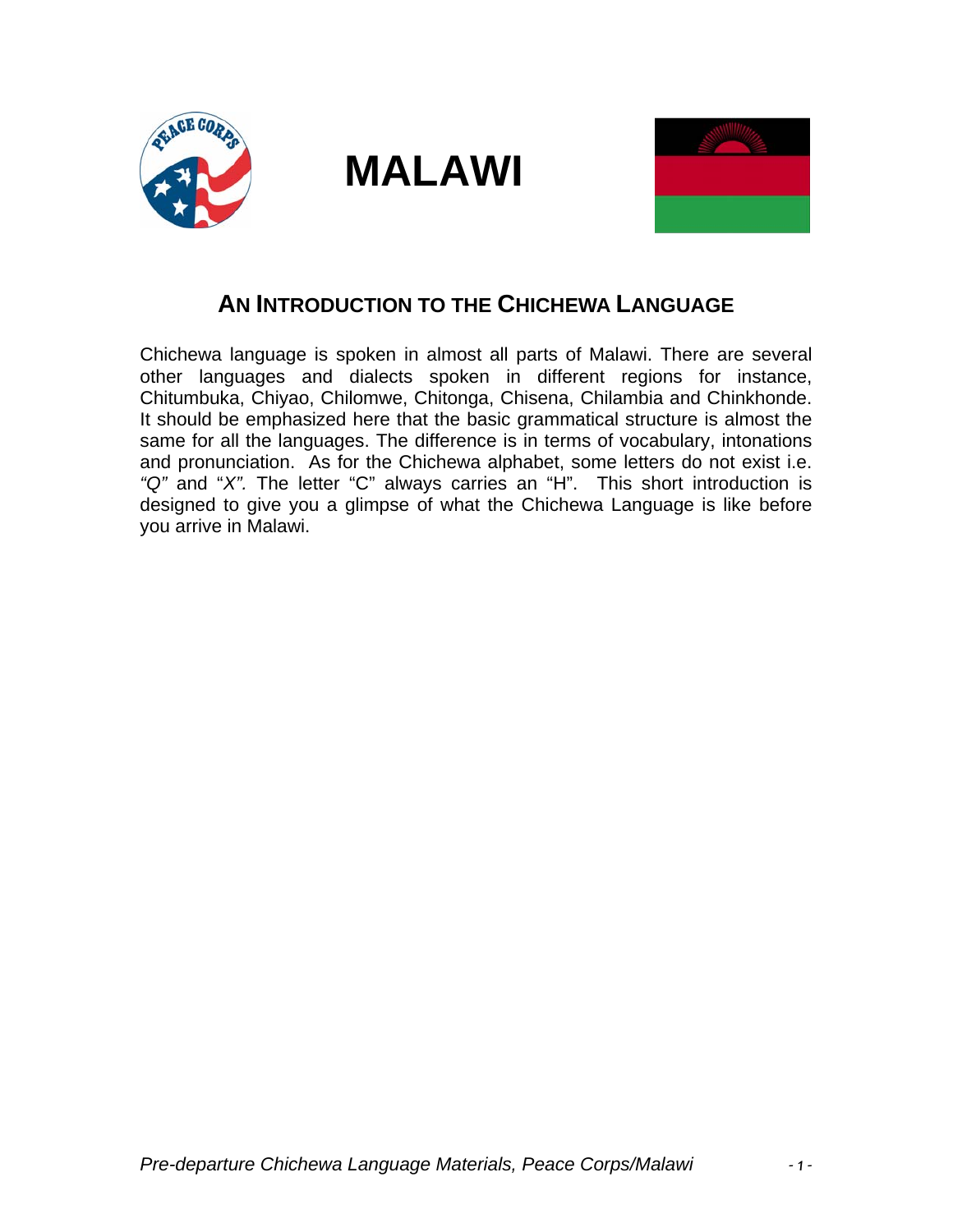### **LESSON 1: Chichewa Alphabet**

#### Vowels

Chichewa language has only 5 vowel sounds: a, e, I, o and u pronounced as follows:

A Sounds as in the English word: Father. Examples: Kaya (what about), Ana (children).

E sounds as in the English word; made, weigh. Examples: bwera (come), chemwali (sister).

I sounds as in the English word; Easy. Examples: ichi (this), liti (when)

O sounds, as in the English word: only, over. Examples: moni (hello), Zikomo (thank you)

U sounds, as in the English word: food Examples: uchi (honey) ulimi (farming)

#### DIFFICULT SOUNDS IN THE ALPHABET (-Ng`o- , -Ng`a- and -psya)

| $-Nq$ `o-<br>$-Ng$ `a-<br>Pang`ono<br>Yang`ana (look)<br>(little) | -psya<br>Kuwopsya (to be<br>dangerous) |
|-------------------------------------------------------------------|----------------------------------------|
|-------------------------------------------------------------------|----------------------------------------|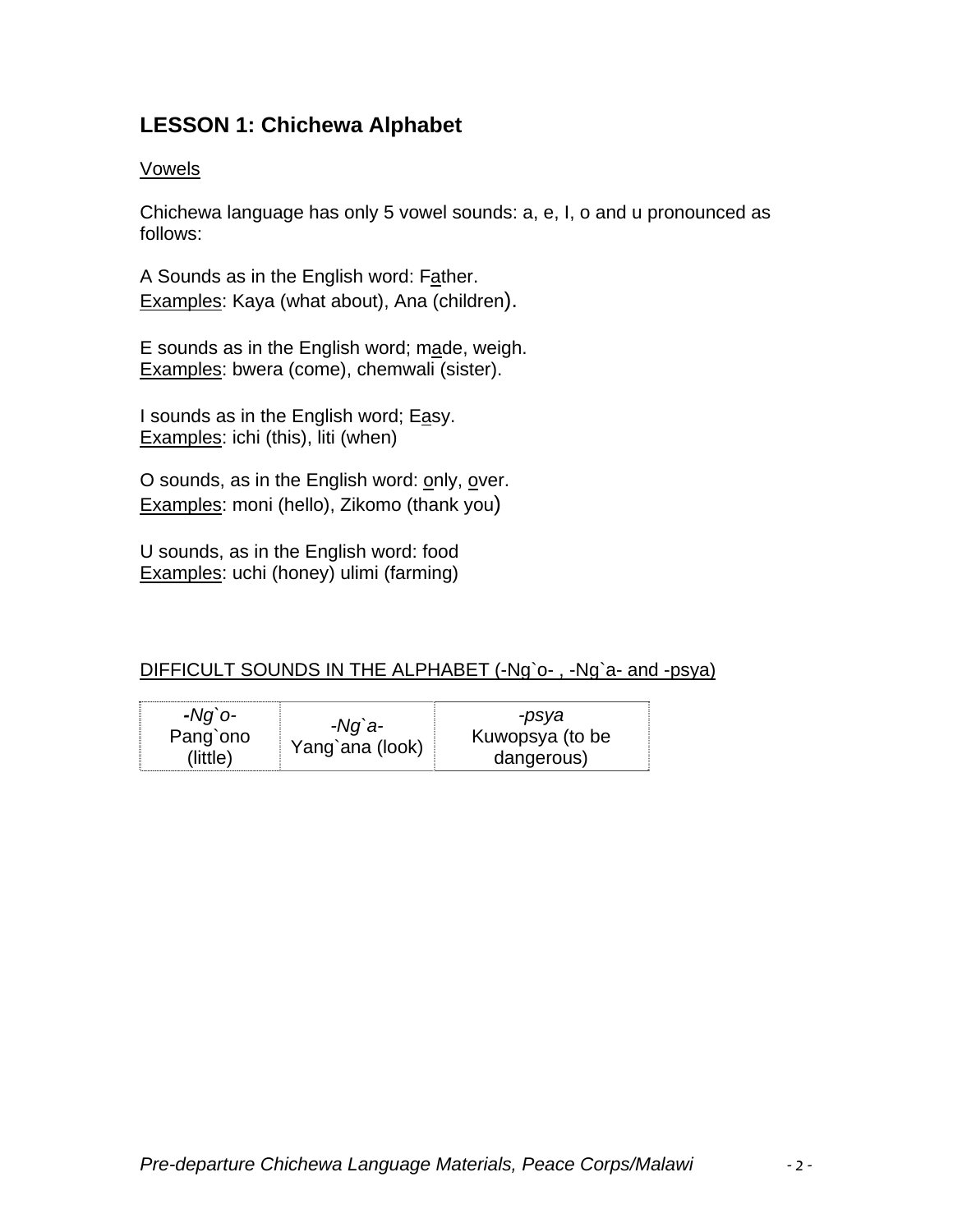# **LESSON 2: Greetings**

| <b>ENGLISH</b>                                     | <b>CHICHEWA</b>          |
|----------------------------------------------------|--------------------------|
| Hello                                              | Moni!                    |
| What's up?                                         | Zikuyenda bwanji?        |
| Nothing special                                    | Palibe chapadera         |
| You are how? (How are you?)                        | Muli bwanji?             |
| I'm ok and you?                                    | Ndili bwino kaya inu?.   |
| You are most welcome                               | Mwalandilidwa!           |
| See you later                                      | Tiwonana                 |
| <b>Thanks</b>                                      | Zikomo!                  |
| Sorry                                              | Chonde pepani!           |
| <b>Specific Greetings (morning)</b>                |                          |
| You woke up how? (How did you wake<br>$\vert$ up?) | Mwadzuka bwanji?         |
| I woke up well, what about you?                    | Ndadzuka bwino kaya inu? |
| I woke up well too thank you                       | Ndadzuka bwinonso zikomo |
| Afternoon                                          |                          |
| You spent the day how?                             | Mwaswela bwanji?         |
| I spent the day well what about you?               | Ndaswela bwino kaya inu? |
| I spent the day well too, thank you                | Ndaswela bwinonso zikomo |
| <b>General Greetings</b>                           |                          |
| How was the night?                                 | Usiku unali bwanji?      |
| The night was good thank you                       | Usiku unali bwino zikomo |

*Pre-departure Chichewa Language Materials, Peace Corps/Malawi ‐ 3 ‐*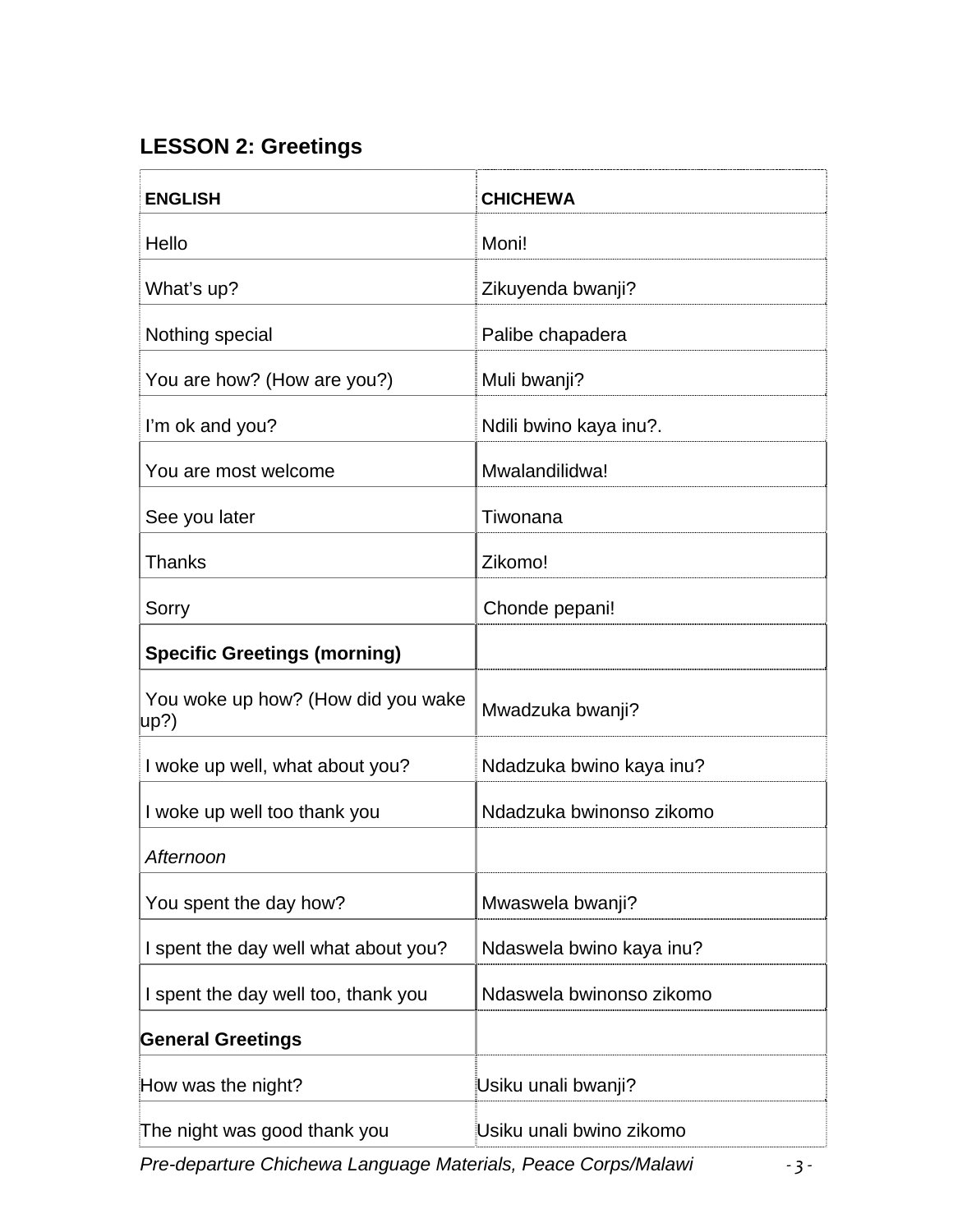| How was the day?           | Tsiku linali bwanji?         |
|----------------------------|------------------------------|
| The day was good thank you | Tsiku linali bwino zikomo    |
| How is your father?        | Abambo anu ali bwanji?       |
| My father is fine thanks   | Abambo anga ali bwino zikomo |

## **LESSON 3: Introductions**

| <b>ENGLISH</b>                      | <b>CHICHEWA</b>                   |
|-------------------------------------|-----------------------------------|
| What is your name?                  | Dzina lanu ndani?                 |
| My name is Cedric and yours?        | Dzina langa ndi Susan.            |
| Happy to meet you!                  | Ndakondwa kukumana ndi inu        |
| Happy to meet you too!              | Ndakondwa kukumananso ndi inu     |
| Where are you from?                 | Mumachokera kuti?                 |
| . I am from USA.                    | Ndimachokera ku USA               |
| What is your job? / What do you do? | Mumagwira ntchito yanji?          |
| I do work of a volunteer            | Ndimagwira ntchito yodzipereka    |
| I learning to speak Chichewa        | Ndikuphunzira kulankhula chichewa |
| Where will you stay?                | Mudzakhala kuti?                  |
| I will stay in Dedza                | Ndidzakhala ku Dedza              |
| Thanks see you later                | Zikomo tiwonana                   |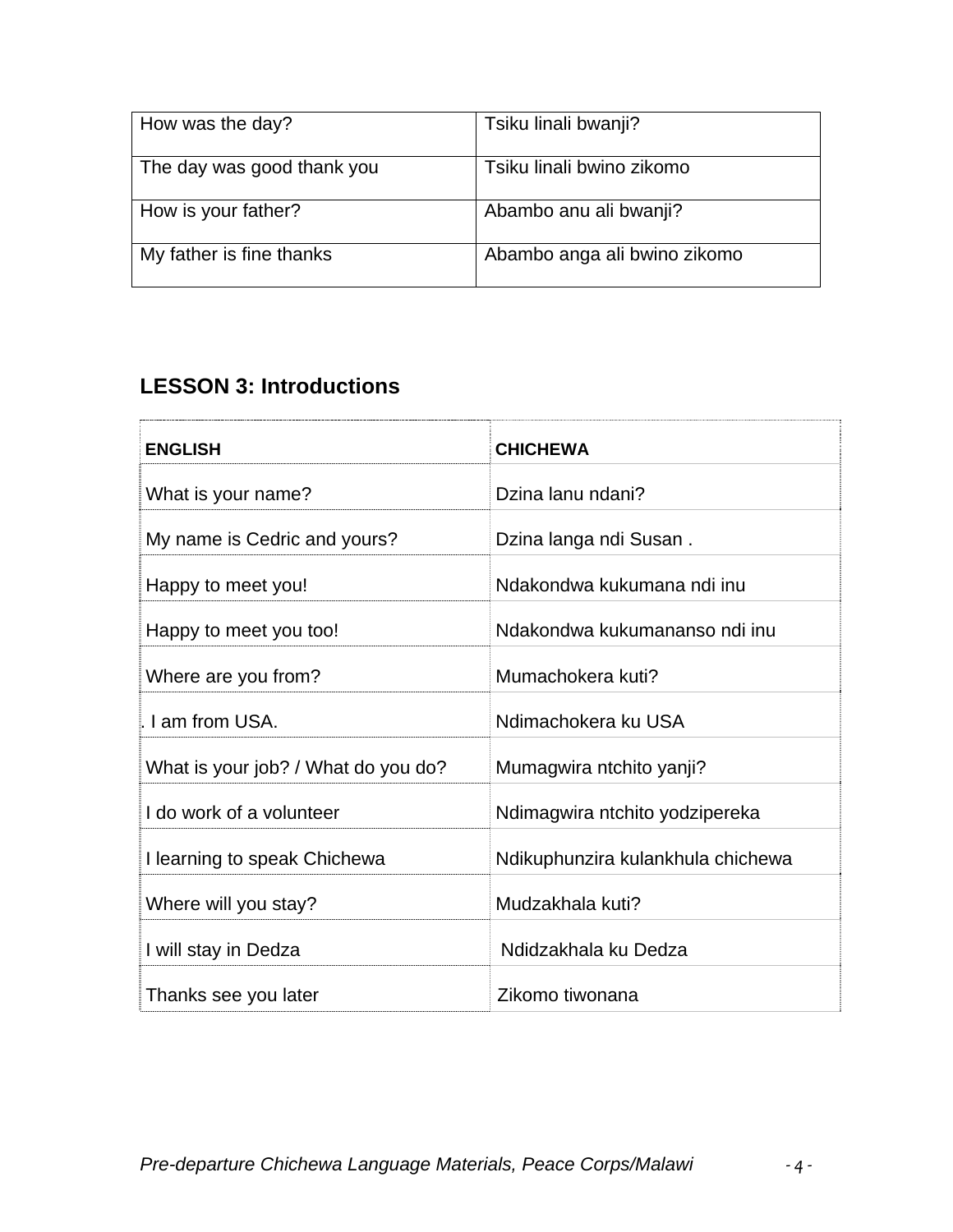# **LESSON 4: Family**

| <b>ENGLISH</b>               | <b>CHICHEWA</b>               |
|------------------------------|-------------------------------|
| Family                       | Banja                         |
| Father                       | Bambo                         |
| <b>Mother</b>                | Mayi                          |
| <b>Brother</b>               | Achimwene                     |
| <b>Sister</b>                | Achemwali                     |
| <b>Grand father</b>          | Agogo amuna                   |
| <b>Grand mother</b>          | Agogo akazi                   |
| Children                     | Ana                           |
| To be married                | Kukwatira/kukwatiwa           |
| Single child                 | Mwana m`modzi                 |
| Twins                        | Mapasa                        |
| Boy/girlfriend               | Chibwenzi                     |
| My friend                    | Mzanga                        |
| To be separated              | Kulekana                      |
| To have                      | Kukhala ndi                   |
| Uncle                        | Amalume                       |
| Aunt                         | Azakhali                      |
| How is your family?          | Banja lanu lili bwanji?       |
| Our family is fine thank you | Banja lathu lili bwino zikomo |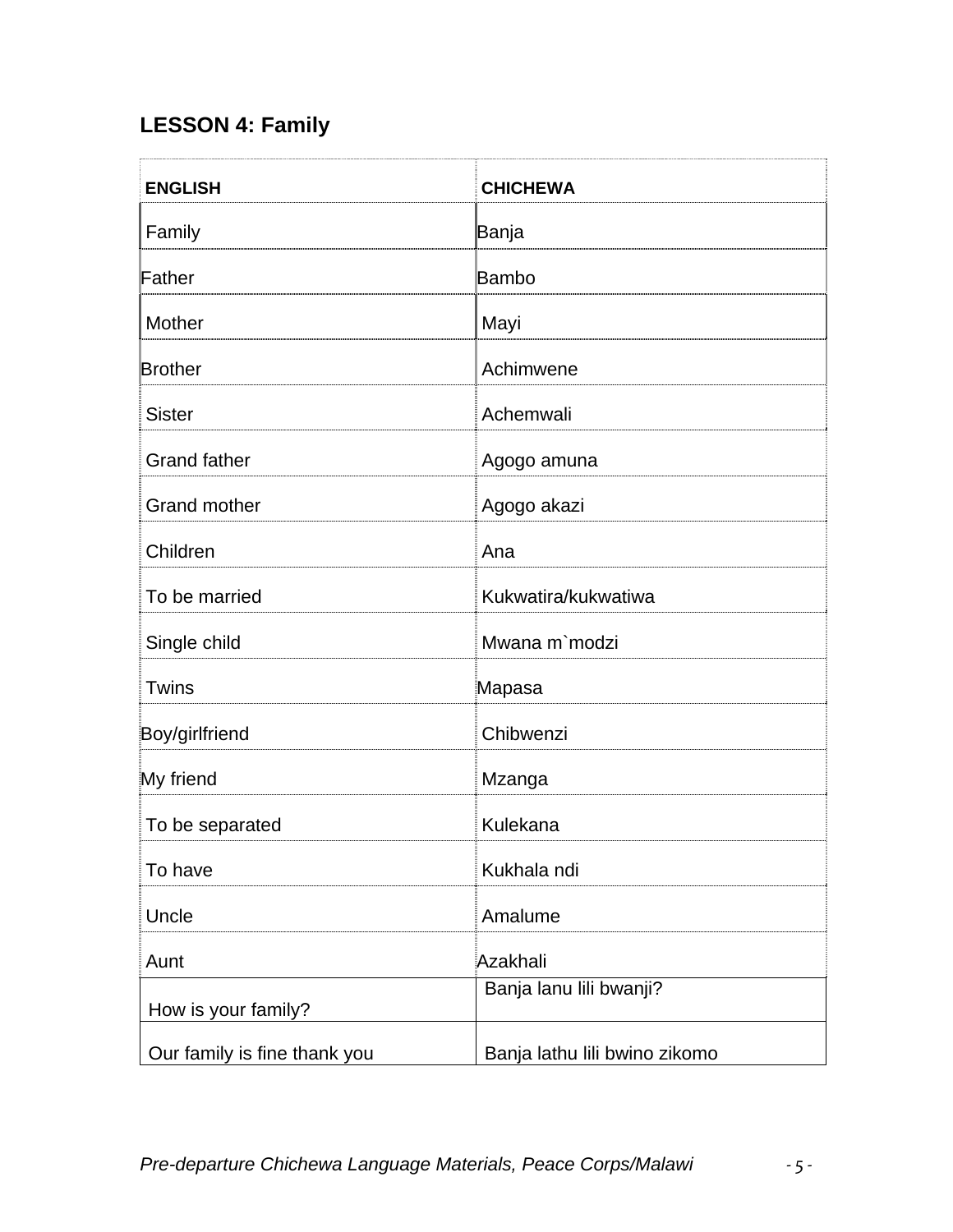### **LESSON 5: Basic Sentence Structures**

#### Personal Pronoun Subject

| <b>ENGLISH</b> | <b>CHICHEWA</b> |
|----------------|-----------------|
|                | Ndi-            |
| You (formal)   | Mu-             |
| He/She         | A-              |
| We /us         | Ti-             |
| You (informal) | U-              |
| <b>They</b>    | $A-$            |

All these personal pronouns are used as subject prefixes in a sentence. Note that *"a"* can be used in contexts as *"he/she"* or *"they"* and that "*u"* is not commonly used in Chichewa if anything you only use it when addressing young ones.

#### Sentence Construction

| First<br><b>Subject Prefix</b> |     | Second (Tense<br>Markers)(Infix) |                          | <b>Third</b><br>(Verb) |               | Put It Together |                   |
|--------------------------------|-----|----------------------------------|--------------------------|------------------------|---------------|-----------------|-------------------|
| Ndi                            |     | -Ku-                             | <b>Now</b><br>Infinitive | Kupita                 | To go         | Ndikupita       | lam going         |
| Mu                             | You | -Ma-                             | Always<br>Happen<br>S    | Kudya                  | To eat        | mumadya         | You always<br>eat |
| -Ti                            | We  | -Na-                             | Happen<br>ed<br>Already  | Kudzu<br>ka            | To woke<br>up | Tinadzuka       | We woke up        |

A structural summary in Chichewa is that when you are conjugating a verb, you drop the infinitive *–ku-* except only when you are using it as *–ku-* now infinitive (Tense marker) and the summary goes like this;

 $SP + TM + ROV =$  one word

Subject prefix + tense marker (infix) + root of the verb (after dropping the "ku"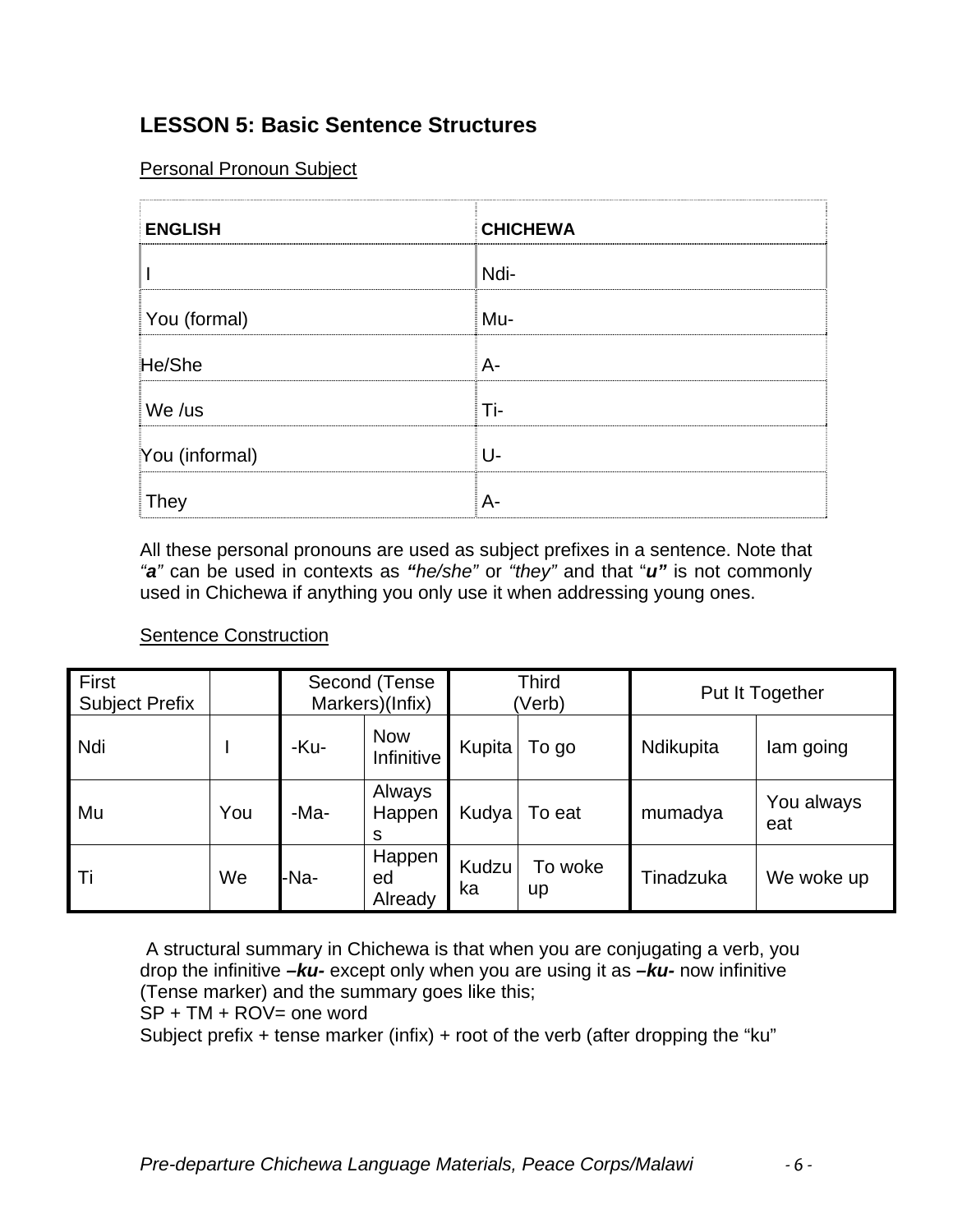#### Negative Sentence Structure

| Negation  | Verb                    | Add it on        |                       |  |
|-----------|-------------------------|------------------|-----------------------|--|
|           | Kudya to eat            | Sindimadya nyama | I don't eat rice      |  |
|           | Kumwa to drink          | Simumamwa madzi  | You don't drink water |  |
| Si-Prefix | Kukonda to like         | Samakonda coke   | He doesn't like coke  |  |
|           | Kusangalala to<br>Happy | Sakusangalala    | She is not happy      |  |

Two vowel do not follow each other in Chichewa hence the contraction *of Si + a* + Kusangalala = Sakusangalala so too with

 $Si + a + Kukonda = Samakonda$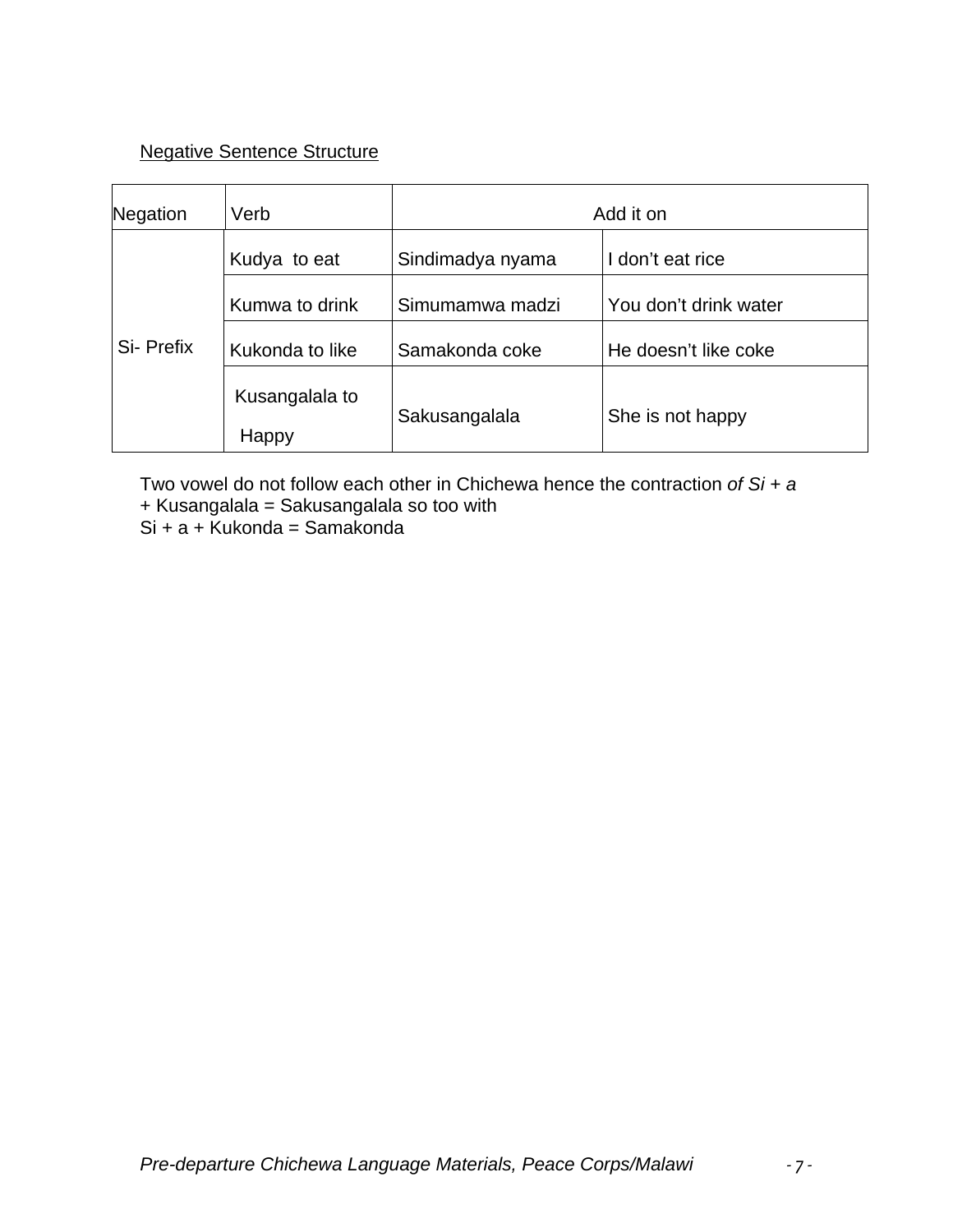## **LESSON 6: Basic Needs**

| <b>ENGLISH</b>              | <b>CHICHEWA</b>            |
|-----------------------------|----------------------------|
| I am tired.                 | Ndatopa                    |
| I am hungry.                | Ndili ndi njala            |
| I am full.                  | Ndakhuta                   |
| I am thirsty                | Ndili ndi ludzu            |
| Where is the toilet?        | Chimbudzi chili kuti?      |
| I want to drink water       | Ndikufuna kumwa madzi.     |
| I want to sleep.            | Ndikufuna kugona           |
| I want to eat               | . Ndikufuna kudya          |
| lam feeling hot             | Ndikumva kutentha          |
| I am feeling cold           | Ndikumva kuzizira          |
| <b>Toilet</b>               | Chimbudzi                  |
| Shower room                 | <b>Bafa</b>                |
| I want to bathe             | Ndikufuna kusamba          |
| I don't like meat.          | Sindimakonda nyama         |
| How do you say in Chichewa? | Mumati chiyanimu Chichewa? |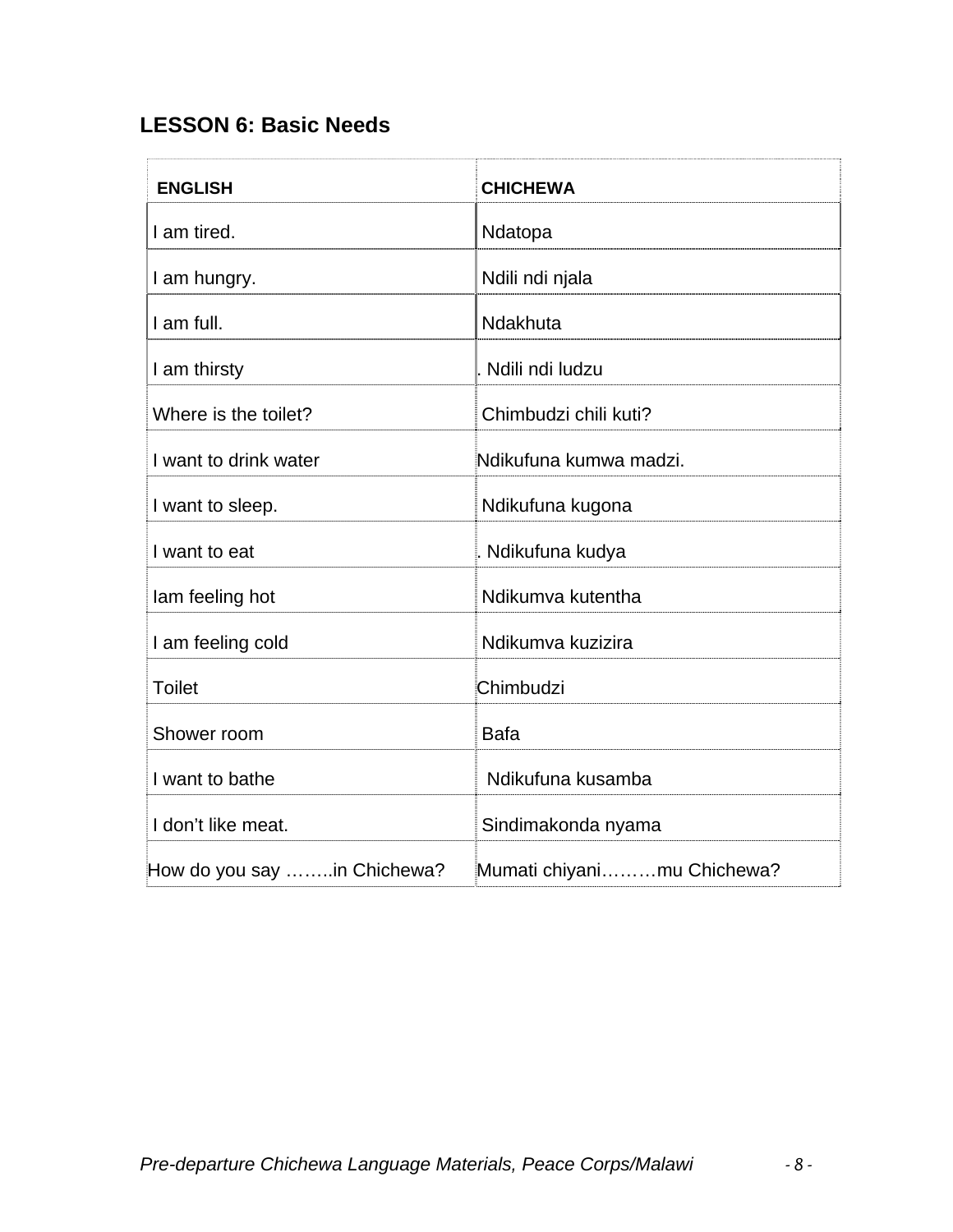# **LESSON 7: Questioning Words**

| <b>ENGLISH</b> | <b>CHICHEWA</b>          |
|----------------|--------------------------|
| Yes and no     | Inde (yes) iyayi/ayi(no) |
| Who?           | Ndani?                   |
| Where?         | Kuti?                    |
| What?          | Chiyani?                 |
| How many?      | Angati?                  |
| What time?     | Nthawi yanji?            |
| When?          | Liti?                    |
| How much?      | Ndalama zingati?         |
| Why?           | Chifukwa chiyani?        |
| How?           | Bwanji                   |
| <b>Because</b> | Chifukwa?                |

The verb **"***to have"* in Chichewa is formed by *Kuli* (verb to be) *+ ndi* preposition with which literally translates (to be with)

*Example:* 

Ndili ndi njala = I am hungry (Literally meaning *"I am with hunger")*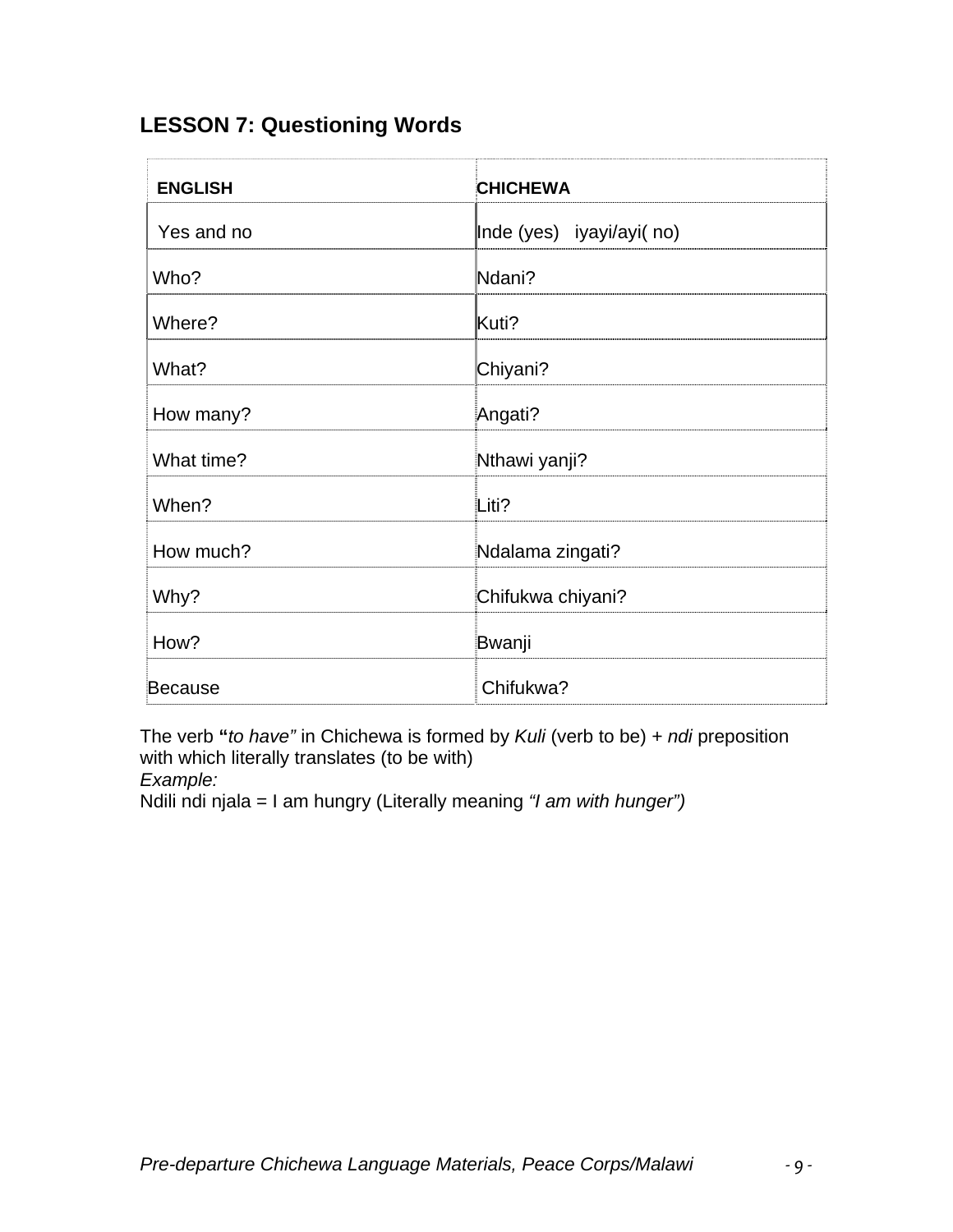### **LESSON 8: Commands and Requests**

| <b>ENGLISH</b>                                       | <b>CHICHEWA</b>           |
|------------------------------------------------------|---------------------------|
| Please eat                                           | Idyani                    |
| Please sit                                           | Khalani                   |
| Come here!                                           | Bwerani kuno              |
| Please wait                                          | Dikirani!                 |
| Let's go/come on!                                    | Tiyeni!                   |
| False / untrue                                       | <b>Bodza</b>              |
| True                                                 | Zowona                    |
| That's enough!                                       | Basi!                     |
| Do you understand?                                   | Mukumvetsa?               |
| I need_(coke)_ please.                               | Ndikufuna coke chonde     |
| Ndipatseni madzi chonde. Give me<br>(water)_ please. | Give me _(water)_ please. |
| Go well                                              | Pitani bwino              |
| Stay well                                            | Tsalani bwino             |

In Chichewa polite commands are formed by dropping the infinitive *-ku* and add the suffix *+ni.* For monosyllabic words which are very few in number you drop the infinitive *-ku* and add *"+i"* as a prefix.

*Example: kudya* (to eat) becomes *Idyani* as a command for eat whereby please is implied.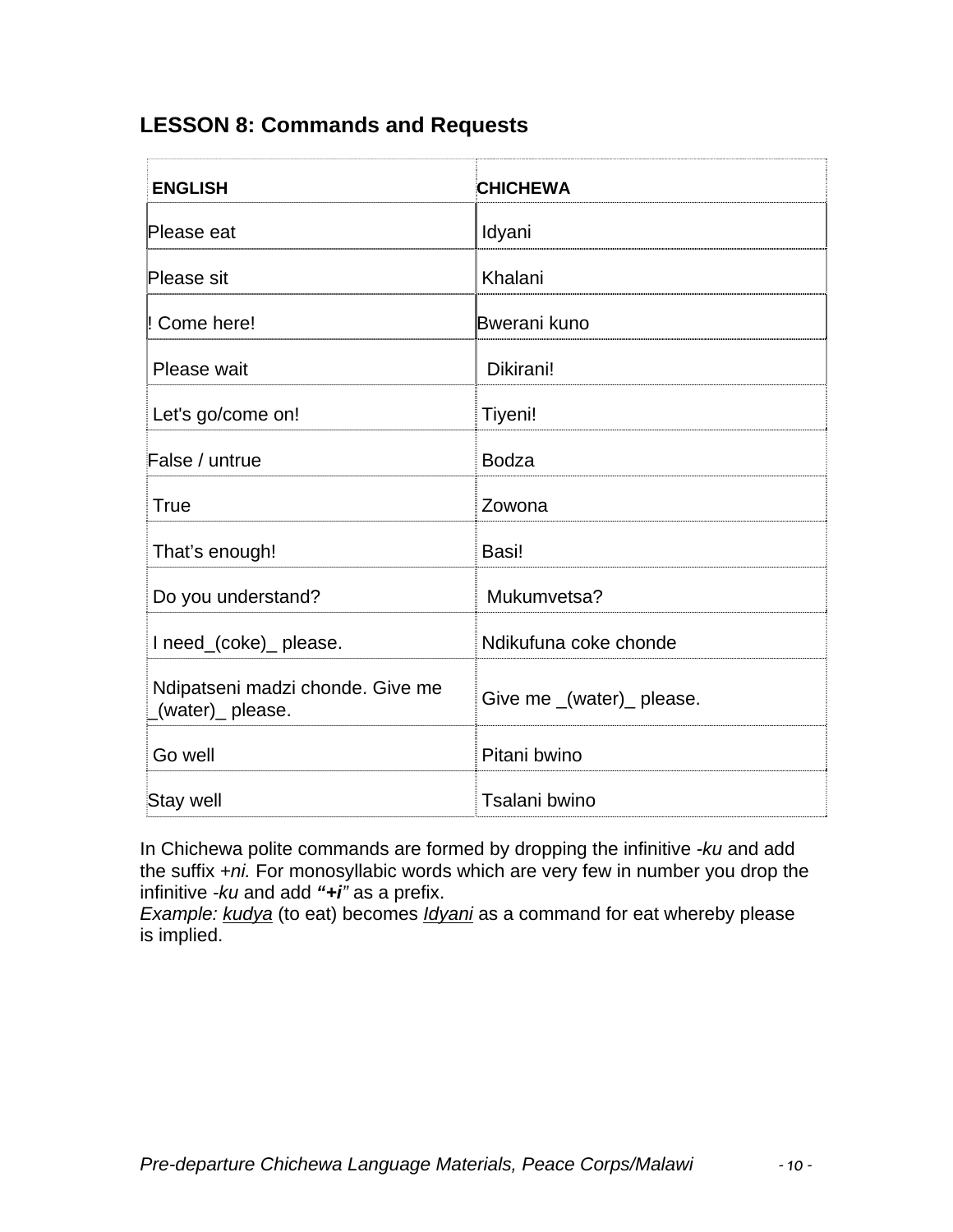### **LESSON 9: Numbers**

| <b>NUMBERS</b> | <b>ENGLISH</b> | <b>CHICHEWA</b> |
|----------------|----------------|-----------------|
| 1              | One            | -Modzi          |
| 2              | Two            | -Wiri           |
| 3              | Three          | -tatu           |
| $\overline{4}$ | Four           | -nayi           |
| 5              | Five           | -sanu           |
| 6              | - Six          | Sanu ndi modzi  |
| $\overline{7}$ | Seven          | -sanu ndi wiri  |
| 8              | - Eight        | Sanu ndi tatu   |
| 9              | Nine           | -sanu ndi nayi  |
| 10             | Ten            | Khumi           |

In Chichewa, nouns are grouped. Hence, numbers always have to agree with the preceding noun class.

**Example** 

 $\overline{A}$ na <u>a</u>wiri = two children  $N$ yumba ziwiri = two houses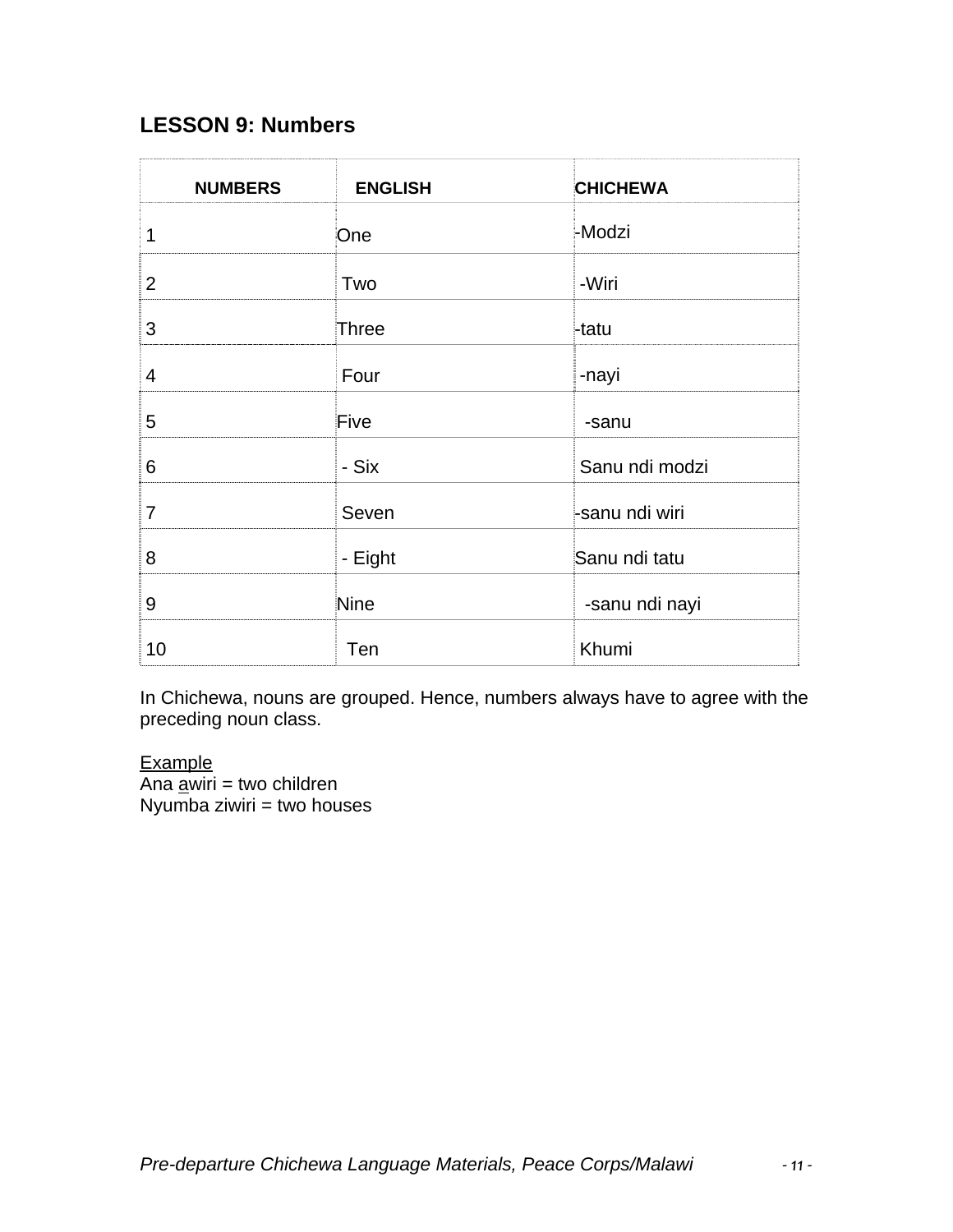## **LESSON 10: Food**

| <b>ENGLISH</b> | <b>CHICHEWA</b>  |
|----------------|------------------|
| Food           | Chakudya         |
| <b>Rice</b>    | Mpunga           |
| Side-dishes    | Ndiwo            |
| Meat           | Nyama            |
| Pork           | Nyama ya nkhumba |
| <b>Beef</b>    | Nyama ya ng`ombe |
| Chicken        | <b>Nkhuku</b>    |
| Fish           | Nsomba           |
| Eggs           | Mazira           |
| Greens         | Masamba          |
| <b>Beans</b>   | Nyemba           |
| Peanut butter  | Chiponde         |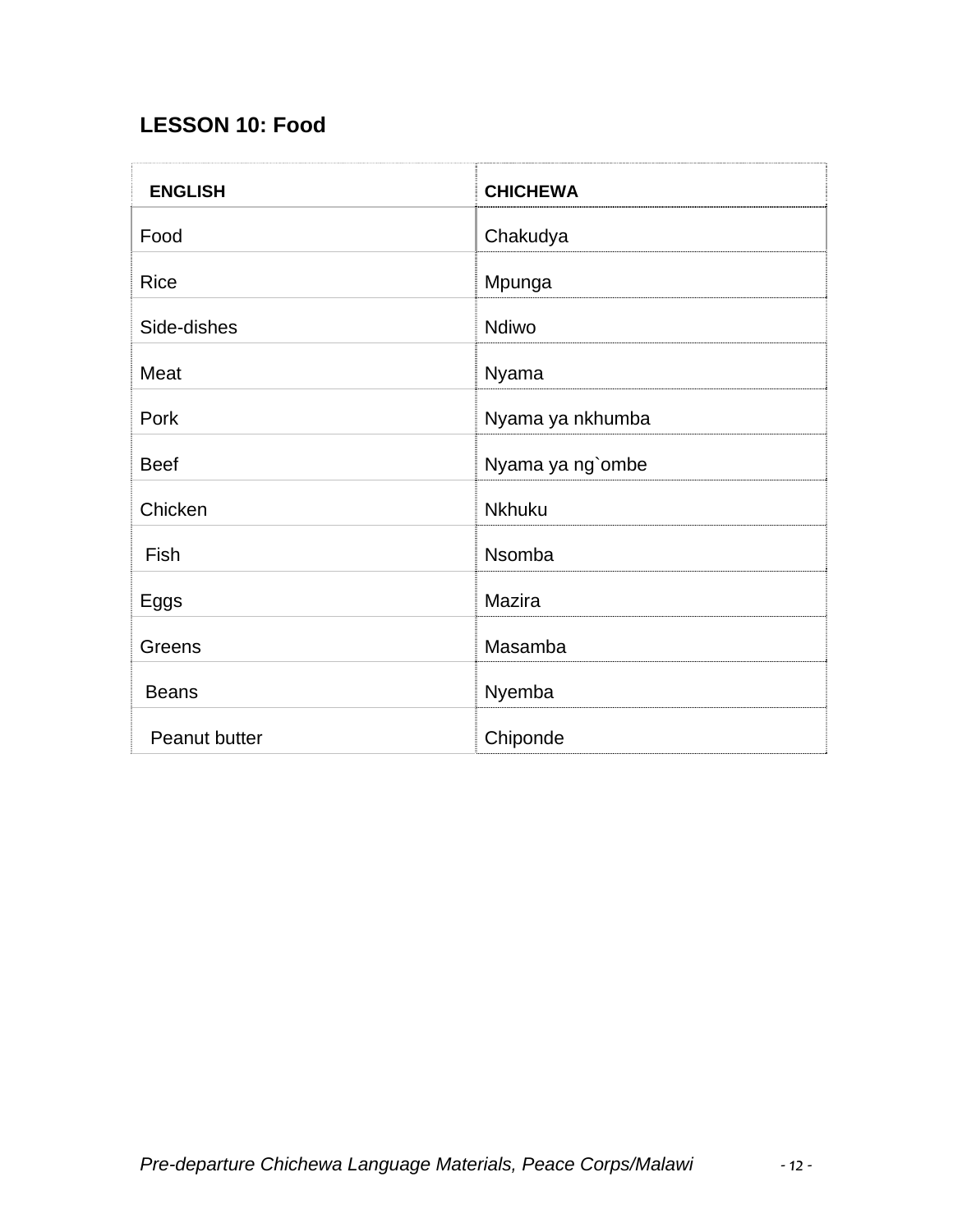| Peanut                | Mtedza            |
|-----------------------|-------------------|
| Oil                   | Mafuta            |
| Salt                  | Mchere            |
| Pepper                | <b>Tsabola</b>    |
| Irish potatoes        | Mbatatesi         |
| <b>Sweet Potatoes</b> | mbatata           |
| Tomato                | Matimati          |
| Pumpkin leaves        | Masamba a nkhwani |
| Pigeon peas           | <b>Nsawawa</b>    |
| <b>Fruits</b>         | Zipatso           |
| Paw paw               | Papaya            |
| Pineapple             | Chinananzi        |
| Mango                 | Mango             |
| Cassava               | Chinangwa         |
| Corn                  | Chimanga          |
| Cucumber              | Nkhaka            |
| <b>Drinks</b>         | Zakumwa           |
| Water                 | Madzi             |
| Rice-water            | Madzi a Mpunga    |
| Tea                   | Tiyi              |
| <b>Beer</b>           | Mowa              |
| Milk                  | <b>Mkaka</b>      |

*Pre-departure Chichewa Language Materials, Peace Corps/Malawi ‐ 13 ‐*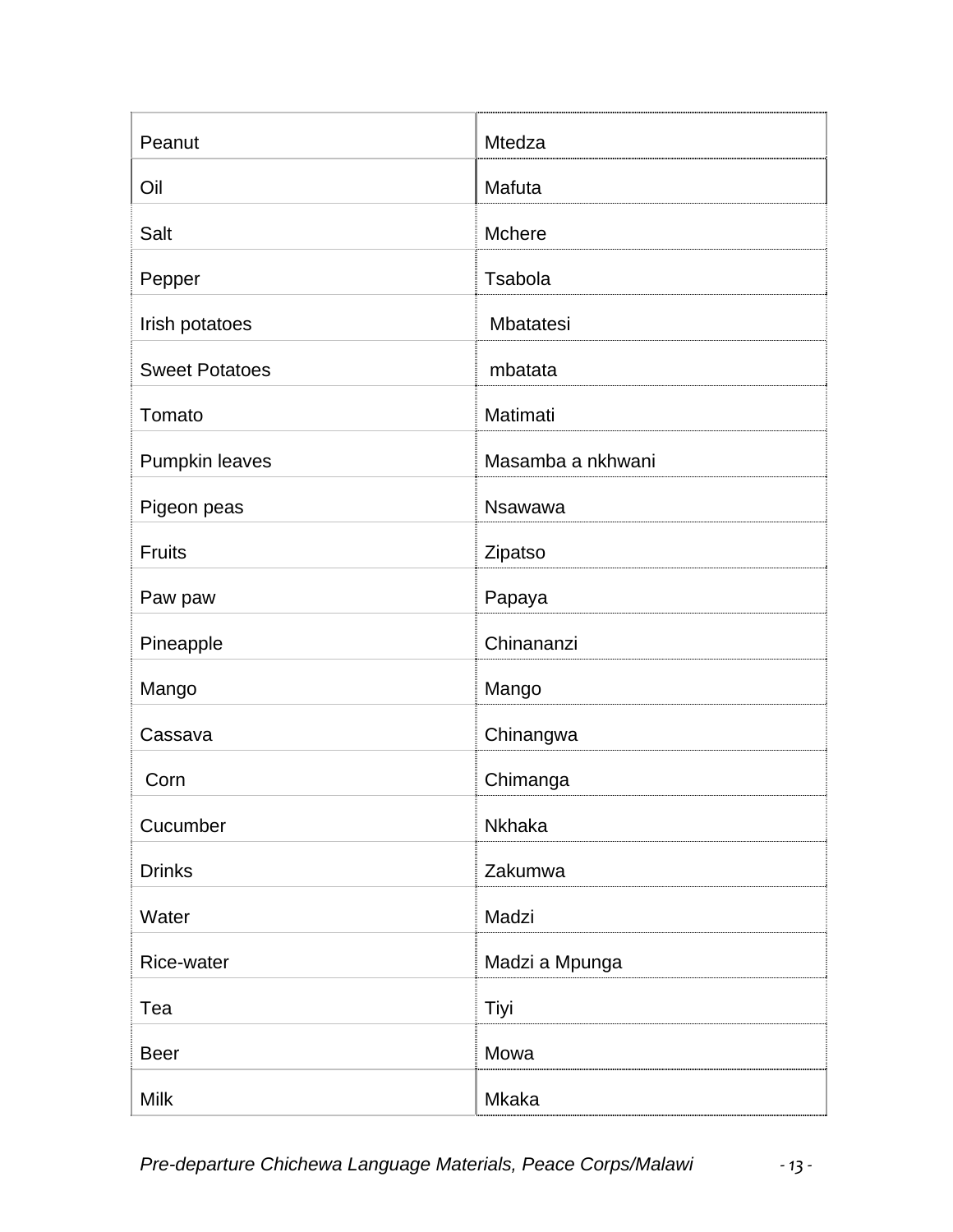# **LESSON 11: Days of the Week and Parts of the Day**

## DAYS OF THE WEEK

| Monday    | Lolemba      |
|-----------|--------------|
| Tuesday   | Lachiwiri    |
| Wednesday | Lachitatu    |
| Thursday  | Lachinayi    |
| Friday    | Lachisanu    |
| Saturday  | Loweluka     |
| Sunday    | Lamulungu    |
| Yesterday | <b>Dzulo</b> |
| Today     | Lero         |
| Tomorrow  | Mawa         |

#### PARTS OF THE DAY

| Morning | M`mawa       |
|---------|--------------|
| Noon    | Masana       |
| Evening | <b>Usiku</b> |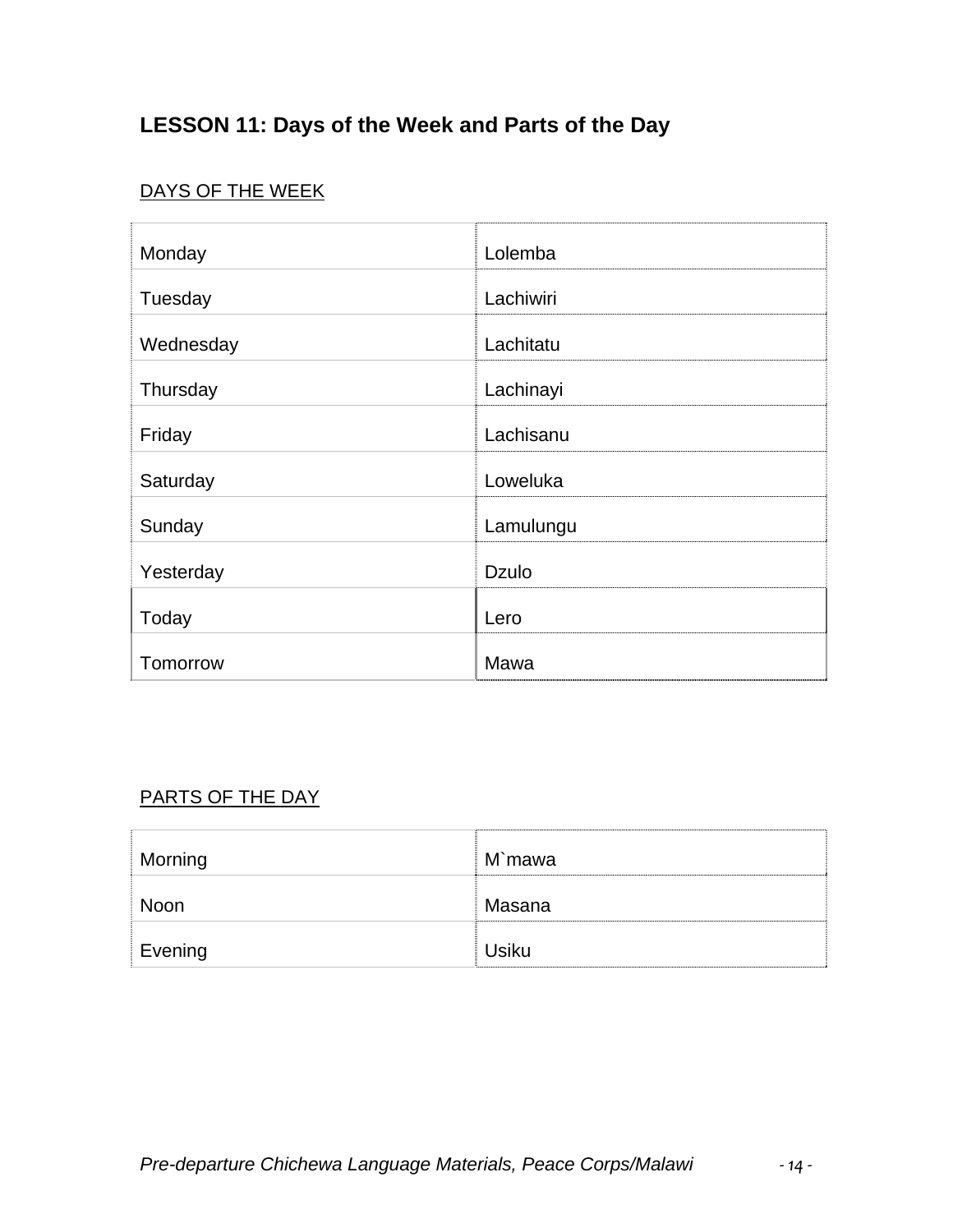## **LESSON 12: Feelings**

#### VOCABULARY

| That makes me happy. | Chimandisangalatsa |
|----------------------|--------------------|
| That's sad.          | Zomvetsa chisoni   |
| That's surprising.   | Zodabwitsa         |
| That's shocking!     | Zochititsa mantha  |
| It's tiring.         | Zotopetsa          |
| That's annoying      | Zokwiyitsa         |
| That's doubtful.     | Zokayikitsa        |

### **SENTENCES**

| He/She is happy.   | Ndiwosangalala.      |
|--------------------|----------------------|
| You are surprised. | Muli wodabwa.        |
| I am sad.          | Sindili wosangalala. |
| They are afraid.   | Ali ndi mantha.      |
| He/she is lazy.    | Ndiwaulesi.          |
| I hate it.         | Ndimadana nazo       |
| I trust you.       | Ndimakukhulupilira   |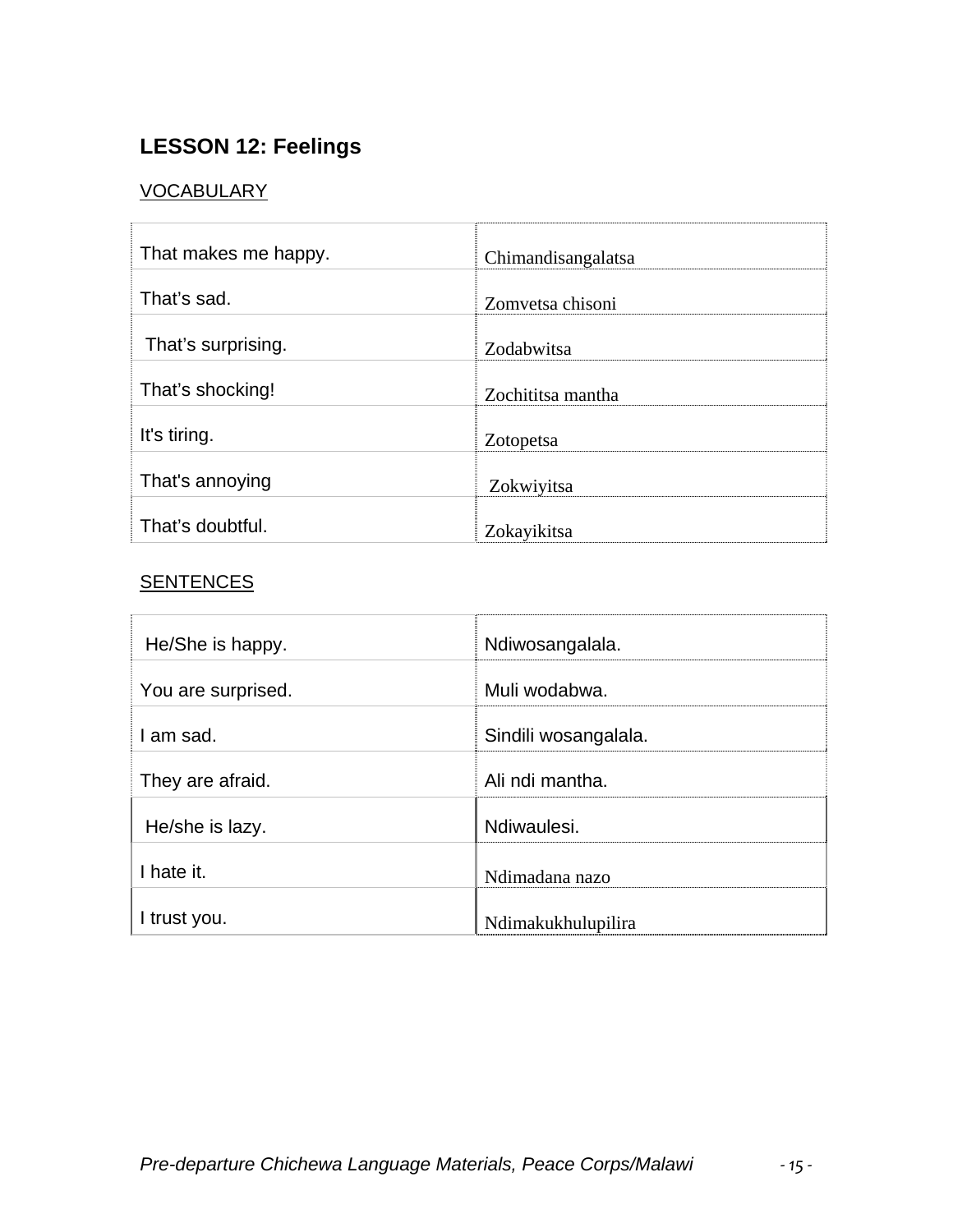## **LESSON 13: House Items**

| <b>ENGLISH</b>   | <b>CHICHEWA</b>     |
|------------------|---------------------|
| Chair            | Mpando              |
| Table            | Tebulo              |
| <b>Bed frame</b> | Kama                |
| <b>Blankets</b>  | Zofunda             |
| Door             | Chitseko            |
| Window           | Zenera              |
| Mosquito net     | Chotetezera udzudzu |
| Matt             | Mphasa              |
| <b>Broom</b>     | Tsache              |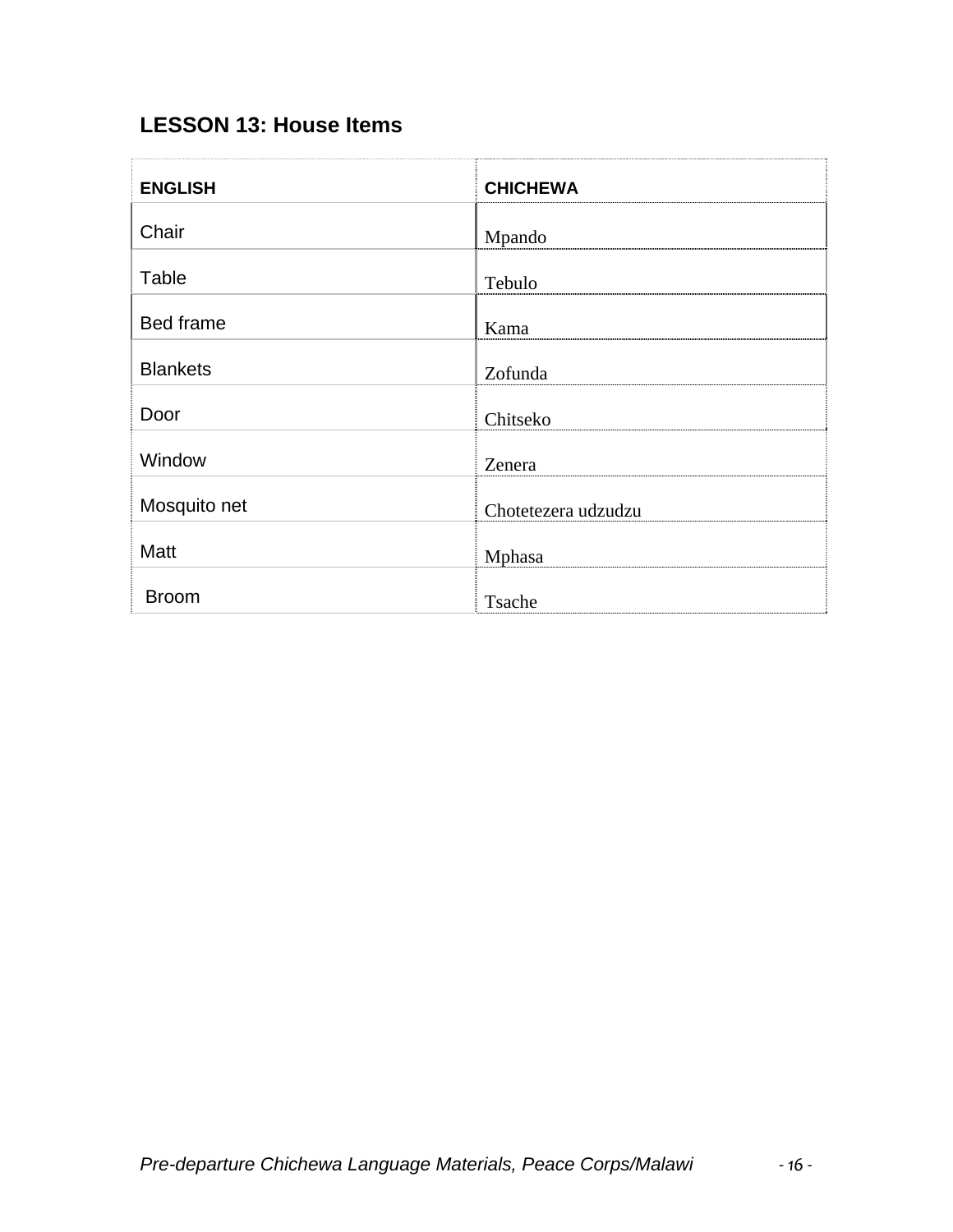## **DIALOGUE 1**

| <b>ENGLISH</b>                            | <b>CHICHEWA</b>          |
|-------------------------------------------|--------------------------|
| A: Hallo Mother!                          | Moni Mayi!               |
| <b>B:</b> Hallo Father                    | Moni Bambo!              |
| A: Good morning?                          | Mwadzuka bwanji?         |
| <b>B:</b> I woke up well, what about you? | Ndadzuka bwino kaya inu  |
| A: I woke up well too, thank you.         | Ndadzuka bwinonso zikomo |
| <b>B:</b> Thank you                       | Zikomo                   |
| <b>B:</b> My name is Bindili and you?     | Dzina langa ndi Susan    |
| A: Thank you see you later                | Zikomo tiwonana          |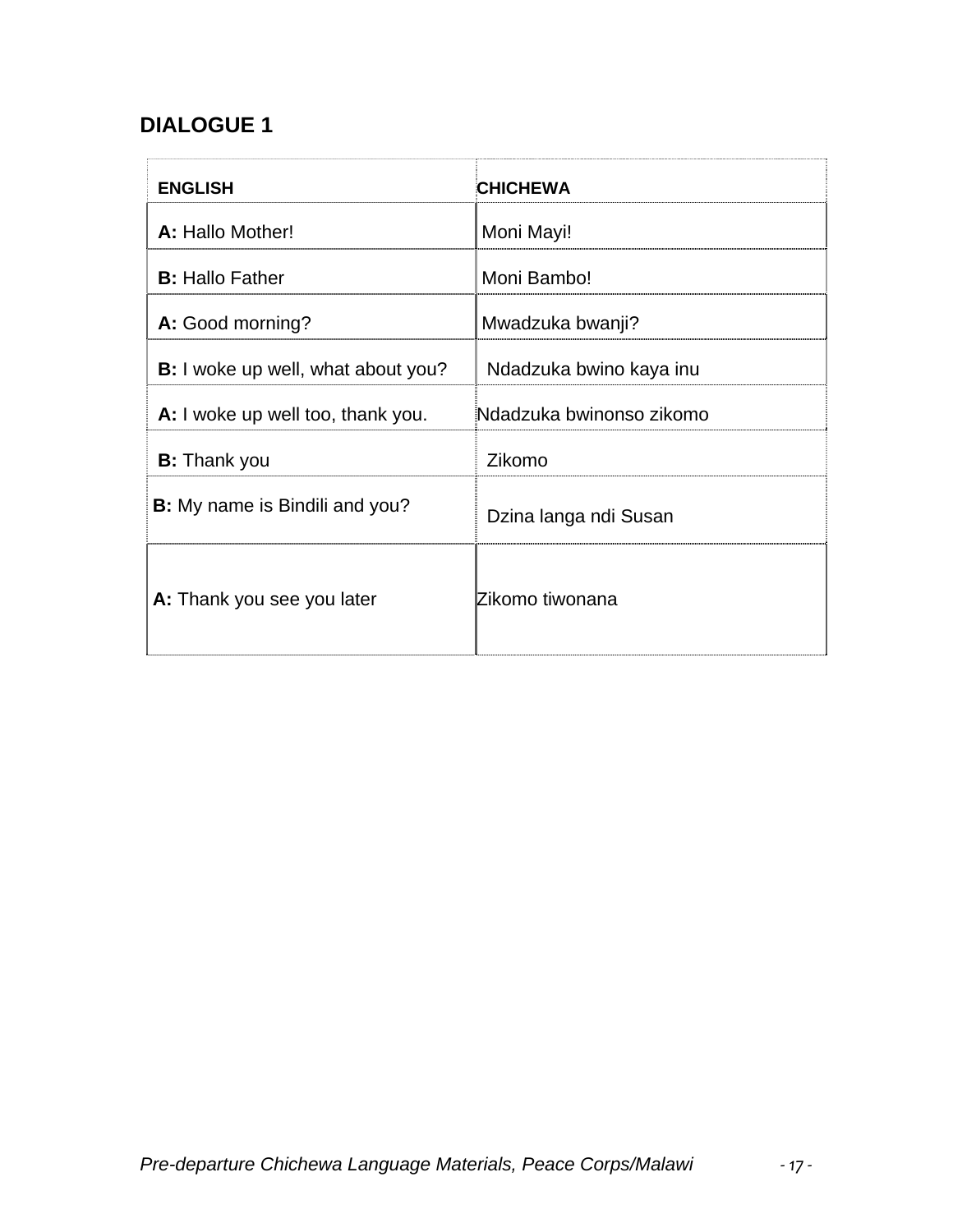### **DIALOGUE 2**

- **Joyce:** M`banja mwanu mulipo angati? (How many are you in your family?)
- **Alice:** M`banja mwathu tilipo anayi (There are four of us in our family)
- **Joyce:** Kodi woyamba kubadwa ndani? (Who is the first born?)
- **Alice:** Ine ndine woyamba kubadwa (Iam the first born)
- **Joyce:** Nanga wachiwiri ndani? (Who is the second born?)
- **Alice:** Wachiwiri ndi mchemwali wanga. (The second born is my sister)

#### **DIALOGUE 3 Chichewa only**

**Cedric:** Moni Mayi

**Susan:** Moni Bambo

**Cedric:** Muli bwanji?

**Susan:** Ndili bwino, kaya inu?

**Cedric:** Ndili bwinonso Zikomo

**Susan:** Zikomo

**Cedric:** Kodi dzina lanu ndani?

**Susan:** Ine dzina langa ndi Susan nanga inu?

**Cedric:** Aah! Ine dzina langa ndi Cedric

**Cedric:** Mumachokera kuti Susan?

**Susan:** Ndimachokera kuno ku Malawi ku Nkhata-bay, nanga inu?

*Pre-departure Chichewa Language Materials, Peace Corps/Malawi ‐ 18 ‐*